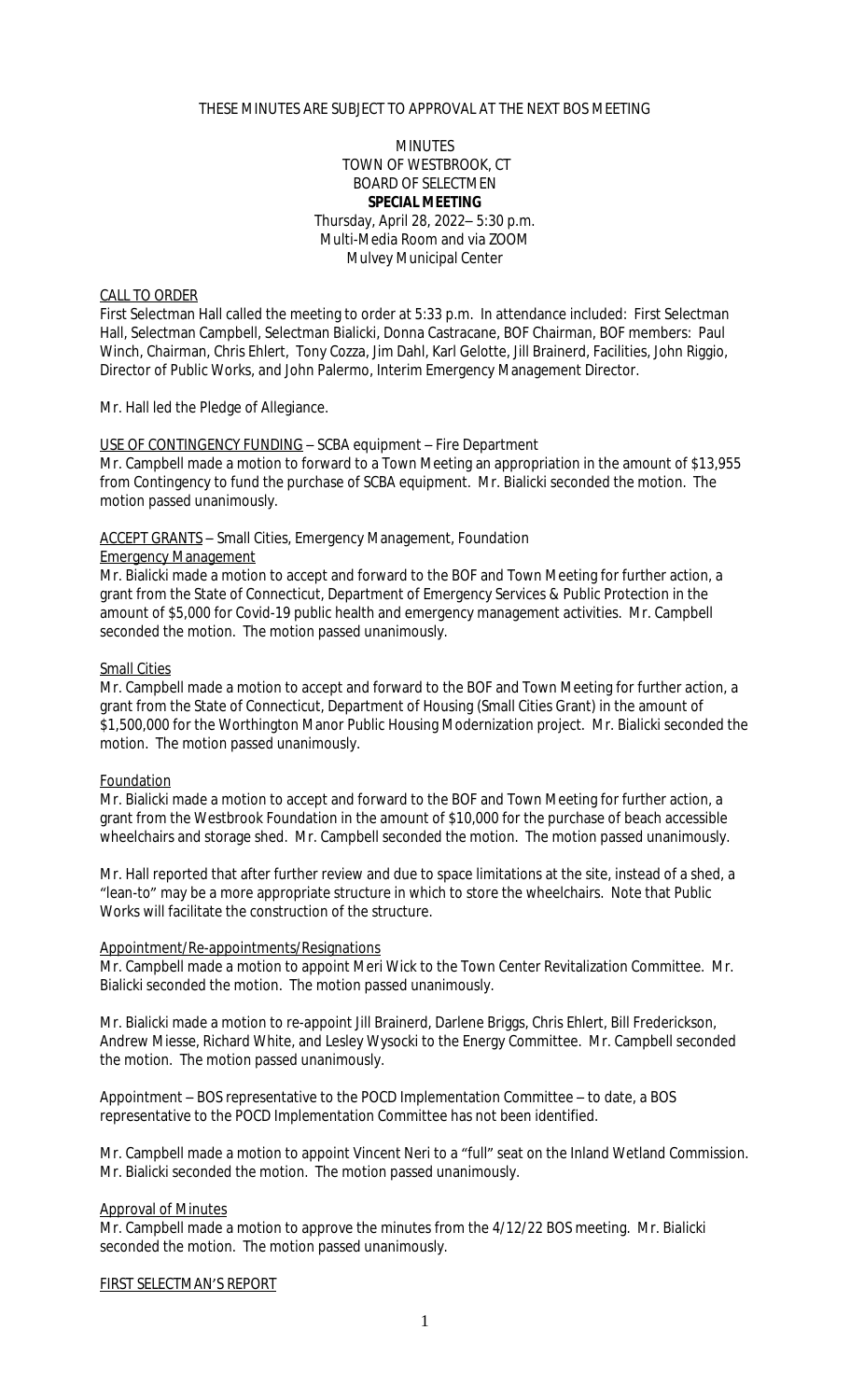Mr. Hall reported:

- Congressman Courtney visited Westbrook last week and toured, via boat, the dredging sites. Additional topics of discussion included potential grants and ear marks.
- The CCM Emergency Management Conference held on 4/27 was very informative and covered a range of topics including school safety, cyber security, and ransom ware.
- At a recent meeting, Frontier outlined the fiber optic project that will begin with trunk lines in mid-May. Police will be used during the project for traffic control.
- Candidates for the Land Use Tech position will be interviewed tomorrow. Appropriate Board/Commission Chairmen and staff will be participating in the interviews.
- CIRMA will be providing additional information relative to liability, etc. with regard to the beach wheelchairs and dogpark.

# DISCUSSION AND POSSIBLE ACTION – Mulvey Center and Library Roof bids

Copies of the bids received (4) relative to the roof project(s) at the Mulvey Center and the Library were distributed to BOS and BOF members. After review of the bids, it was recommended that Gold Seal Roofing & Sheet Metal Inc, (\$623,000) be awarded the Library Roof contract and Imperial Restoration, Inc., (\$1,190,768) be awarded the Mulvey Roof contract. Note that both of these contractors were the low bidder and that there is an advantage to using two different contractors for the buildings as the projects can be completed simultaneously. In addition, no economies of scale were realized in the bid documents if the Town chose to use the same contractor for both roofs.

The architect has worked with both of these contractors in the past and they are also both "certified" to work with Garland products. It is anticipated that both projects will be completed before winter (dependant on when the projects actually begin and supplies, etc. being available).

Note that during the recent rain event, the Library sustained water damage.

Mr. Campbell made a motion to award the Mulvey Center Roof replacement contract to Imperial Restoration, Inc. in the amount of \$1,190,768.00. Mr. Bialicki seconded the motion. The motion passed unanimously.

Mr. Bialicki made a motion to award the Library Roof replacement contract to Gold Seal Roofing & Sheet Metal, Inc. in the amount of \$623,000.00. Mr. Campbell seconded the motion. The motion passed unanimously.

Mr. Campbell made a motion to approve and forward to the BOF and Town Meeting for further action, an amount not to exceed \$500,000 for roof top HVAC unit replacement at the Mulvey Municipal Center. Mr. Bialicki seconded the motion. The motion passed unanimously.

Mr. Bialicki made a motion that a sum not to exceed \$2,332,143.00 be appropriated from the Unassigned Fund Balance to the Roof Capital Project Fund for the purpose of replacement of the Mulvey Center Roof, HVAC units and the Library Roof. Mr. Campbell seconded the motion. The motion passed unanimously.

## **Executive Session – Personnel Matter – Interview Emergency Management Director candidate - Possible Action – Emergency Management Director Emergency Management Director**

Mr. Campbell made a motion to go into Executive Session at 6:00 p.m. for the purpose of interviewing the candidate for the Emergency Management Direct position. Mr. Bialicki seconded the motion. The motion passed unanimously. Invited into the Executive Session: Selectmen and John Palermo.

Regular Session resumed at: 6:08 p.m.

Mr. Bialicki made a motion to appoint John Palermo as the Town of Westbrook Emergency Management Director, effective immediately. Mr. Campbell seconded the motion. The motion passed unanimously.

Mr. Campbell made a motion to advertise/post the Assistant Emergency Management Director immediately. Mr. Bialicki seconded the motion. The motion passed unanimously.

# ADJOURNMENT

Mr. Campbell made a motion to adjourn the meeting at 6:17 p.m. Mr. Bialicki seconded the motion. The motion passed unanimously.